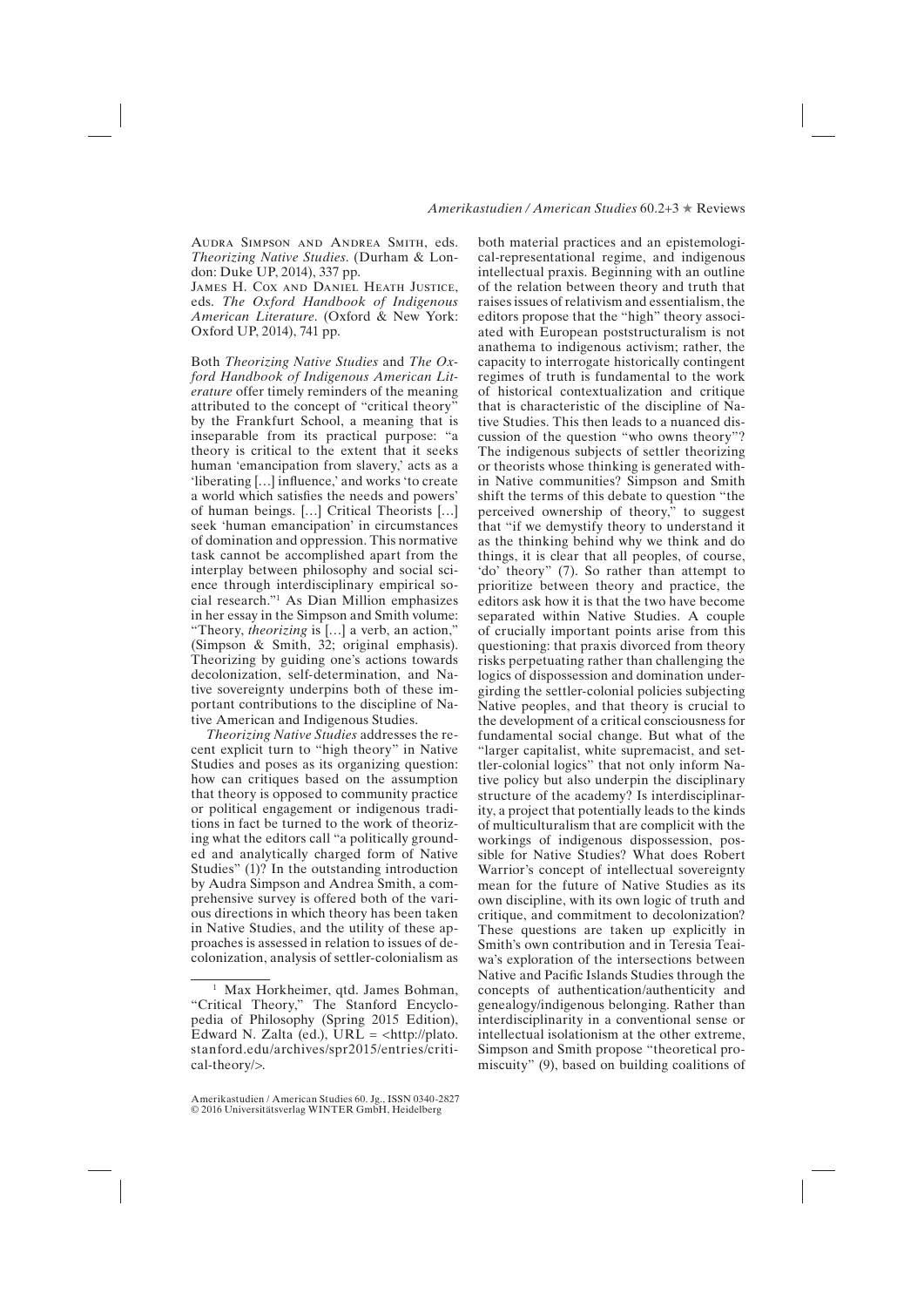## Reviews ★ *Amerikastudien / American Studies* 60.2+3

solidarity with other oppressed groups and compatible theories derived from Marxism, feminism and queer theory, ethnic studies and postcolonialism, with the aim of challenging the intersecting oppressions of capitalism, heteronormativity and patriarchy, white supremacy and racism, settler colonialism, and nation-state imperialism.

The volume promises to move away from a simple opposition between "Western" theory and indigenous practice, and the work gathered here illuminates diverse strategies for a productive indigenizing of "theory." The introduction frames a series of ten essays that exemplify the issues set out by the editors, engaging epistemological and methodological issues of Native Studies as a discipline, indigenous-focused critique and (re-) constructions of non-indigenous theory, the kinds of theorizing that can be brought into productive coalitional relations, and relations among theory, indigenous experience and traditions, and cultural, artistic, and literary production. In their richly contextualized contributions, Dian Million and Mishuana Goeman each propose that the conditions for theorizing arise out of indigenous expressions of experience: an idea reminiscent of Gloria Anzaldúa's "mestizaje theory" and the argument of Kimberly Blaeser's 1998 essay "Like 'Reeds through the Ribs of a Basket': Native Women Weaving Stories."2 In contributions by Million, Goeman, and Christopher Bracken, stories and other forms of individual and collective cultural expression make available affective (and so effective) forms of knowledge *with which* to understand critically the conditions of Native experience under settlercolonialism and *through which* critical forms of epistemological resistance become possible. Million structures her discussions around the stories told by residential/boarding school survivors, Bracken addresses those of Joseph Johnson's writings primarily addressed to Eleazar Wheelock, and Goeman analyzes the mixed-media "memoir," *Photographic Memoirs of an Aboriginal Savant (Living on Occupied Land)*, by Hulleah Tsinhnahjinnie (Diné, Seminole, Muscogee). These analyses of the theoretical potentials of indigenous self-expression that are occluded by the antagonistic epistemological priorities of settler-colonialism are complemented by Vera Palmer's reinterpretation of the Jesuit hagiography of Kateri Tekakwitha, the first Native American woman to be canonized (in 2012), as depicting less a "pure" conversion than a trauma narrative in which traces of Tekakwitha's Haudenosaunee lifeways are clearly discernible when contextualized and read indigenously.

While all the essays gathered in this volume are of consistently outstanding quality, five of the ten (by Coulthard, Nichols, Rifkin, Morgensen, and Goeman) stand out as meshing perfectly with each other and with the project of the volume, by using a range of theorizing to expose in very specific detail what Goeman calls "the different intersecting scales from which the logic of settler colonialism operates" (238): from subjectivization to the family, kinship, community, and to the global scale. These essays share the insight that the settler-colonial solution for devastating problems created by settler-colonial oppression is a set of settler-colonial instruments that perpetuate the settler-colonial regime. Thus, the cause becomes the cure in an ideological obfuscation that naturalizes an imperial, genocidal social order. Glen Coulthard deploys a form of Marx's theory of primitive accumulation (the originary and violent seizing of the commons for capitalist privatization and the proletarianization of workers alienated from non-capitalist, land-based modes of life), a theory he modifies to shift emphasis away from Marx's temporal and Eurocentric emphases towards what Coulthard calls an indigenous "place-based ethics" (57), in order to expose the ideological sleight-of-hand that presents as a victory for indigenous sovereignty the historical shift in Canada's settlercolonial Indian policy from one of exclusion and assimilation to one based on recognition and accommodation. Recognition of cultural difference by the settler state with no corresponding capacity for political autonomy and self-determination, especially in relation to the land, instantiates settler authority, as Coulthard shows in his analysis of three land claims proposals submitted by the Dene Na-

<sup>2</sup> Gloria Anzaldúa, "Haciendo caras, una entrada/An Introduction," "La conciencia de la mestiza: Towards a New Consciousness" *Making Face, Making Soul/Haciendo Caras: Creative and Critical Perspectives by Feminists of Color*, ed. Gloria Anzaldúa (San Francisco: Aunt Lute, 1990), xv-xxvii, 377- 389; Kimberly Blaeser, "Like 'Reeds through the Ribs of a Basket': Native Women Weaving Stories." American Indian Quarterly 21. 4 (Autumn, 1997), 555-65.

Amerikastudien / American Studies 60. Jg., ISSN 0340-2827 © 2016 Universitätsverlag WINTER GmbH, Heidelberg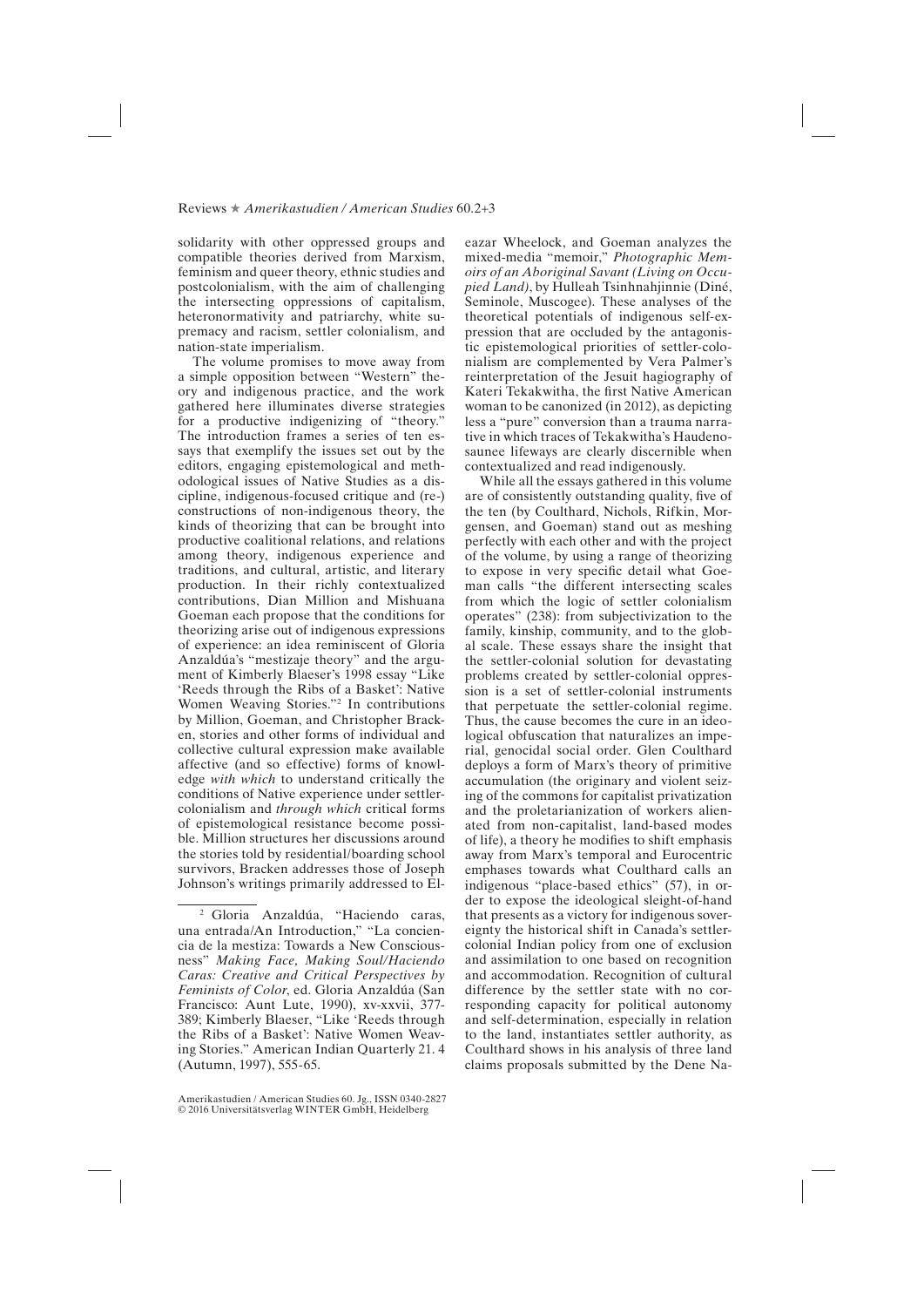## *Amerikastudien / American Studies* 60.2+3 ★ Reviews

tion between 1976 and 1981. Robert Nichols's analysis of social contract theory, which he renames "the settler contract" (101), makes clear the discursive mechanism by which indigenous dispossession and extermination form the premise upon which the settler conception of an ideal civil society is based. The complexities of "Indian" enfranchisement in Canada illustrate the operation of "difference-blinding universality" (107) where the "equalization" of indigenous people and British citizens works to remove indigenous rights in exchange for an abstract equality located in the European-defined category of the human. Ironically, then, antiracist moves in the context of universal human rights remove opportunities for Native self-determination through a refusal of indigenous difference and the rights attached to it. The work of a depoliticized discourse of "recognition" is mapped by Mark Rifkin from the biopolitical construction of race or "Indianness" onto the intimate belonging of geopolitical space. He asks how the U.S. federal government produces "Indians" as a racial population that is assigned to specific physical places. As Goeman also shows in her essay, the mapping of "Indianness" to particular places obscures by de-naturalizing the indigenous claim to belonging on *all* settler-occupied lands. But Rifkin asks a prior question: how is the settler claim to intimate belonging to the land made ideologically "self-evident" so as to usurp the claim of indigeneity? The rhetoric of two Supreme Court decisions—*United States v. Rogers* (1846) and *Santa Clara Pueblo v. Martinez* (1978)—reveals through Rifkin's scrupulous close textual analysis the construction of "Indianness" through "the tribalization of peoplehood" (175) to produce a racial identity that is cultural and heritable and emphatically apolitical. Membership in a "tribe" or citizenship in a Native nation is "an extension of lineage and domesticity […] as a deviation from Euroamerican family rather than an alternative model of governance" (176). Scott Lauria Morgensen explicitly invokes Rifkin's point about the necessity of geopolitics to settlercolonialism: "a requirement that Indigenous peoples be dispossessed of lands that settler law then renarrates to perpetuate settler occupation and rule" (188). Morgensen takes this insight into the frame of global health governance, specifically transnational institutions dealing with HIV/AIDS, to challenge the understanding of Native sovereignty as

Amerikastudien / American Studies 60. Jg., ISSN 0340-2827 © 2016 Universitätsverlag WINTER GmbH, Heidelberg

something that must be "recognized" by settler authority, in favor of a biopolitical form of health sovereignty grounded in "a capacity of Indigenous peoples across differences *and* interrelationships to understand and practice life autonomously from colonial rule" (192). His discussion focuses on transnational indigenous HIV/AIDS organizing that resists a situation in which "the very agencies that created the conditions of illness will continue to manage health for indigenous peoples" (200). By exposing the heteropatriarchal legacy of colonial domination, this form of critique offers to expose the ongoing effects of settler-colonialism while bringing indigenous peoples together transnationally in defence of their nations.

By framing and exposing the ideological work of colonialism on various scales, these essays perform the kind of theory that Teresia Teaiwa describes: "I do not like theory when it is used as a weapon. I especially dislike theory when it is used like a silencer on a gun. I prefer to see and use theory as a frame, a magnifying glass, a key, a plow, a sail, an oar," (46). It is in this sense that the theoretical projects gathered in *Theorizing Native Studies* provide a very helpful complement to the *Oxford Handbook of Indigenous American Literature*. The title of this "Handbook" may be a little misleading: Merriam-Webster defines the genre of "the handbook" as a book capable of being conveniently carried as a ready reference or a concise reference book covering a particular subject. The *Oxford Handbook* is neither a manual nor a primer. At 682 pages (excluding index) it is neither concise nor conveniently carried for ready reference, though the outstandingly detailed index makes the volume easily navigable. It is more an extensive anthology, covering the broadest range of reference within Native literary studies, reflecting major methodological shifts in the field, and pointing the way to new research directions. Therein lies its value. As the editors, James Cox and Daniel Heath Justice, make clear in their introduction, two primary disciplinary changes are reflected in the volume: the centrality of indigenous contexts (especially in relation to land claims and treaty rights), communities, and nations as the focus of a literary critical praxis inspired by American Indian nationalism that supports Native intellectual and political sovereignty (1) and also the development of inter- and trans-indigenous approaches to Native cultural expression that exist in ten-